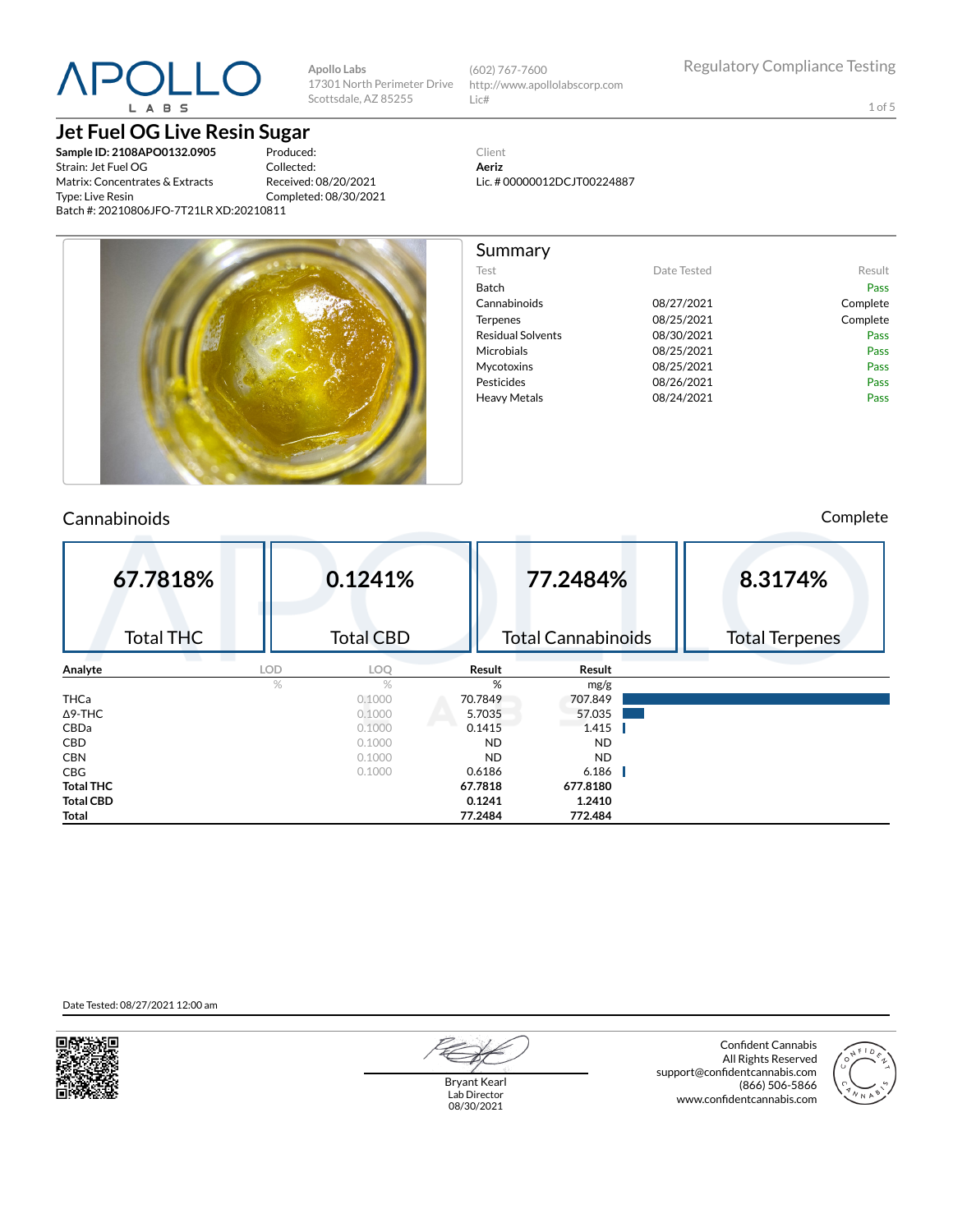# —( L A B S

17301 North Perimeter Drive Scottsdale, AZ 85255

**Jet Fuel OG Live Resin Sugar**

**Sample ID: 2108APO0132.0905** Strain: Jet Fuel OG Matrix: Concentrates & Extracts Type: Live Resin Batch #: 20210806JFO-7T21LR XD:20210811

Produced: Collected: Received: 08/20/2021 Completed: 08/30/2021

**Apollo Labs**

http://www.apollolabscorp.com Lic#

(602) 767-7600

2 of 5

#### Client **Aeriz** Lic. # 00000012DCJT00224887

### Pesticides **Passage of the Contract of Contract Contract of Contract Contract Contract Contract Contract Contract Contract Contract Contract Contract Contract Contract Contract Contract Contract Contract Contract Contract**

| Analyte             | LOO    | Limit  | Units     | <b>Status</b> | Analyte                | LOO    | Limit  | <b>Units</b> | <b>Status</b> |
|---------------------|--------|--------|-----------|---------------|------------------------|--------|--------|--------------|---------------|
|                     | PPM    | PPM    | PPM       |               |                        | PPM    | PPM    | <b>PPM</b>   |               |
| Abamectin           | 0.2500 | 0.5000 | <b>ND</b> | Pass          | Hexythiazox            | 0.5000 | 1.0000 | <b>ND</b>    | Pass          |
| Acephate            | 0.2000 | 0.4000 | <b>ND</b> | Pass          | Imazalil               | 0.1000 | 0.2000 | <b>ND</b>    | Pass          |
| Acequinocyl         | 1.0000 | 2.0000 | <b>ND</b> | Pass          | Imidacloprid           | 0.2000 | 0.4000 | <b>ND</b>    | Pass          |
| Acetamiprid         | 0.1000 | 0.2000 | <b>ND</b> | Pass          | Jasmolin 1             |        |        | <b>ND</b>    | <b>Tested</b> |
| Aldicarb            | 0.2000 | 0.4000 | <b>ND</b> | Pass          | <b>Kresoxim Methyl</b> | 0.2000 | 0.4000 | <b>ND</b>    | Pass          |
| Avermectin-B1a      |        |        | <b>ND</b> | Tested        | Malathion              | 0.1000 | 0.2000 | <b>ND</b>    | Pass          |
| Avermectin-B1b      |        |        | <b>ND</b> | <b>Tested</b> | Metalaxyl              | 0.1000 | 0.2000 | <b>ND</b>    | Pass          |
| Azoxystrobin        | 0.1000 | 0.2000 | <b>ND</b> | Pass          | Methiocarb             | 0.1000 | 0.2000 | <b>ND</b>    | Pass          |
| Bifenazate          | 0.1000 | 0.2000 | <b>ND</b> | Pass          | Methomyl               | 0.2000 | 0.4000 | <b>ND</b>    | Pass          |
| Bifenthrin          | 0.1000 | 0.2000 | <b>ND</b> | Pass          | Myclobutanil           | 0.1000 | 0.2000 | <b>ND</b>    | Pass          |
| <b>Boscalid</b>     | 0.2000 | 0.4000 | <b>ND</b> | Pass          | Naled                  | 0.2500 | 0.5000 | <b>ND</b>    | Pass          |
| Carbaryl            | 0.1000 | 0.2000 | <b>ND</b> | Pass          | Oxamvl                 | 0.5000 | 1.0000 | <b>ND</b>    | Pass          |
| Carbofuran          | 0.1000 | 0.2000 | <b>ND</b> | Pass          | Paclobutrazol          | 0.2000 | 0.4000 | <b>ND</b>    | Pass          |
| Chlorantraniliprole | 0.1000 | 0.2000 | <b>ND</b> | Pass          | Permethrins            | 0.1000 | 0.2000 | <b>ND</b>    | Pass          |
| Chlorfenapyr        | 0.5000 | 1.0000 | <b>ND</b> | Pass          | Phosmet                | 0.1000 | 0.2000 | <b>ND</b>    | Pass          |
| Chlorpyrifos        | 0.1000 | 0.2000 | <b>ND</b> | Pass          | Piperonyl Butoxide     | 1.0000 | 2.0000 | <b>ND</b>    | Pass          |
| Cinerin 1           |        |        | <b>ND</b> | Tested        | Prallethrin            | 0.1000 | 0.2000 | <b>ND</b>    | Pass          |
| Clofentezine        | 0.1000 | 0.2000 | <b>ND</b> | Pass          | Propiconazole          | 0.2000 | 0.4000 | <b>ND</b>    | Pass          |
| Cyfluthrin          | 0.5000 | 1.0000 | <b>ND</b> | Pass          | Propoxur               | 0.1000 | 0.2000 | <b>ND</b>    | Pass          |
| Cypermethrin        | 0.5000 | 1.0000 | <b>ND</b> | Pass          | Pyrethrin 1            |        |        | <b>ND</b>    | Tested        |
| Daminozide          | 0.5000 | 1.0000 | <b>ND</b> | Pass          | Pyrethrins             | 0.5000 | 1.0000 | <b>ND</b>    | Pass          |
| Diazinon            | 0.1000 | 0.2000 | <b>ND</b> | Pass          | Pyridaben              | 0.1000 | 0.2000 | <b>ND</b>    | Pass          |
| <b>Dichlorvos</b>   | 0.0500 | 0.1000 | <b>ND</b> | Pass          | Spinosad               | 0.1000 | 0.2000 | <b>ND</b>    | Pass          |
| Dimethoate          | 0.1000 | 0.2000 | <b>ND</b> | Pass          | Spinosyn A             |        |        | <b>ND</b>    | <b>Tested</b> |
| Ethoprophos         | 0.1000 | 0.2000 | <b>ND</b> | Pass          | Spinosyn D             |        |        | <b>ND</b>    | Tested        |
| Etofenprox          | 0.2000 | 0.4000 | <b>ND</b> | Pass          | Spiromesifen           | 0.1000 | 0.2000 | <b>ND</b>    | Pass          |
| Etoxazole           | 0.1000 | 0.2000 | <b>ND</b> | Pass          | Spirotetramat          | 0.1000 | 0.2000 | <b>ND</b>    | Pass          |
| Fenoxycarb          | 0.1000 | 0.2000 | <b>ND</b> | Pass          | Spiroxamine            | 0.2000 | 0.4000 | <b>ND</b>    | Pass          |
| Fenpyroximate       | 0.2000 | 0.4000 | <b>ND</b> | Pass          | Tebuconazole           | 0.2000 | 0.4000 | <b>ND</b>    | Pass          |
| Fipronil            | 0.2000 | 0.4000 | <b>ND</b> | Pass          | Thiacloprid            | 0.1000 | 0.2000 | <b>ND</b>    | Pass          |
| Flonicamid          | 0.5000 | 1.0000 | <b>ND</b> | Pass          | Thiamethoxam           | 0.1000 | 0.2000 | <b>ND</b>    | Pass          |
| Fludioxonil         | 0.2000 | 0.4000 | <b>ND</b> | Pass          | Trifloxystrobin        | 0.1000 | 0.2000 | <b>ND</b>    | Pass          |
|                     |        |        |           |               |                        |        |        |              |               |

#### **Herbicides Analyte LOQ Limit Units Status** PPM **PPM** PPM Pendimethalin 0.0500 0.1000 ND Pass

Date Tested: 08/26/2021 12:00 am



Bryant Kearl Lab Director 08/30/2021

Confident Cannabis All Rights Reserved support@confidentcannabis.com (866) 506-5866 www.confidentcannabis.com

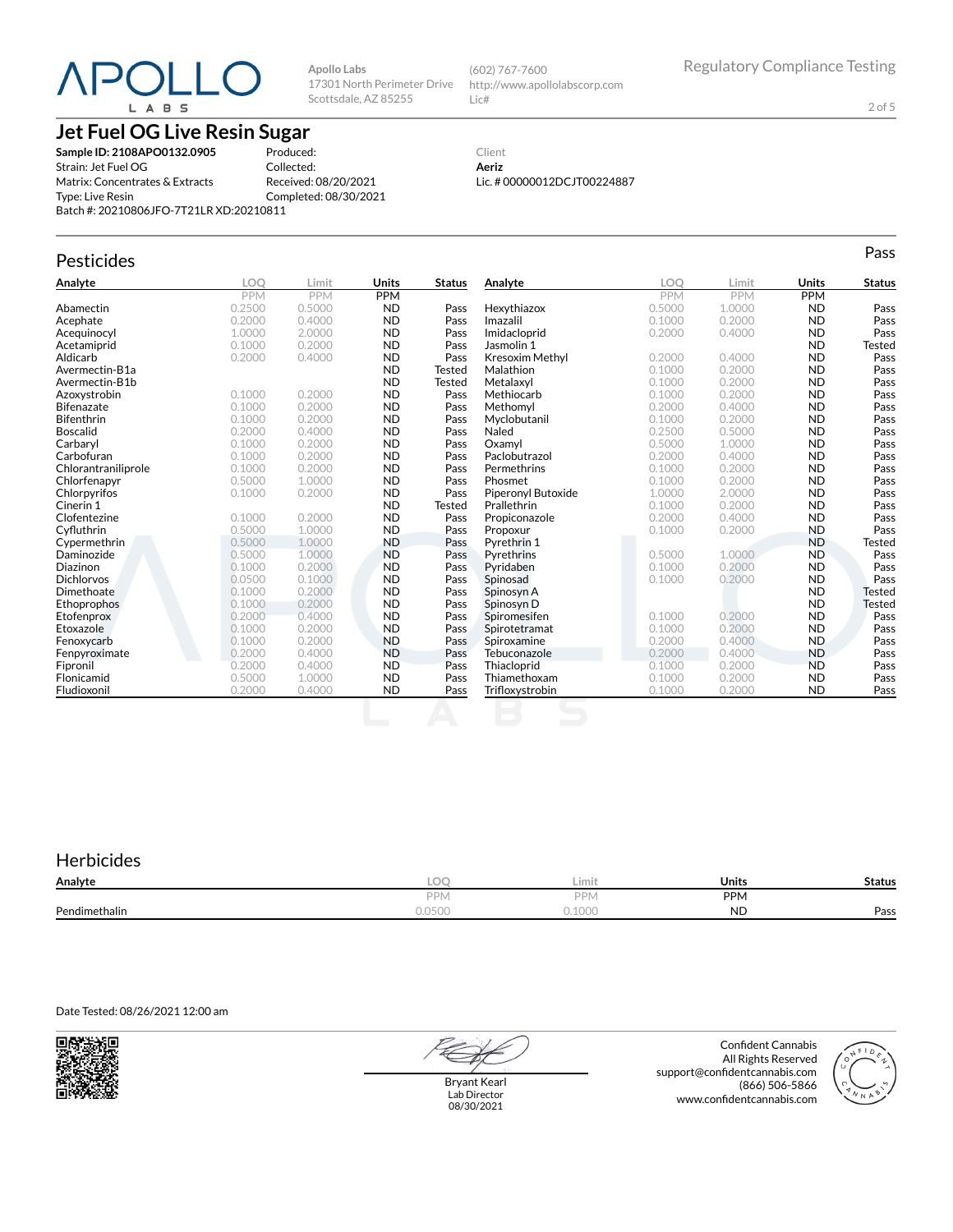# $P()$  $L$   $A$   $B$   $S$

**Jet Fuel OG Live Resin Sugar**

**Sample ID: 2108APO0132.0905** Strain: Jet Fuel OG Matrix: Concentrates & Extracts Type: Live Resin Batch #: 20210806JFO-7T21LR XD:20210811

Produced:

**Apollo Labs**

Scottsdale, AZ 85255

#### Collected:

Received: 08/20/2021 Completed: 08/30/2021

#### 17301 North Perimeter Drive http://www.apollolabscorp.com Lic#

(602) 767-7600

Client

**Aeriz** Lic. # 00000012DCJT00224887

#### Microbials Pass

| Analyte                       | Limit              | Result             | <b>Status</b> |
|-------------------------------|--------------------|--------------------|---------------|
|                               | CFU/g              | CFU/g              |               |
| Aspergillus flavus            | Not Detected in 1g | Not Detected in 1g | Pass          |
| Aspergillus fumigatus         | Not Detected in 1g | Not Detected in 1g | Pass          |
| Aspergillus niger             | Not Detected in 1g | Not Detected in 1g | Pass          |
| Aspergillus terreus           | Not Detected in 1g | Not Detected in 1g | Pass          |
| Shiga toxin-producing E. Coli | Not Detected in 1g | Not Detected in 1g | Pass          |
| Salmonella SPP                | Not Detected in 1g | Not Detected in 1g | Pass          |

#### Date Tested: 08/25/2021 12:00 am

#### Mycotoxins **Pass**

| Analyte                 | LOD   | LOC        | Limit | <b>Units</b> | <b>Status</b> |
|-------------------------|-------|------------|-------|--------------|---------------|
|                         | µg/kg | $\mu$ g/kg | µg/kg | µg/kg        |               |
| <b>B1</b>               |       | 10         | 20    | <b>ND</b>    | Pass          |
| B <sub>2</sub>          |       | 10         | 20    | <b>ND</b>    | Pass          |
| G <sub>1</sub>          |       | 10         | 20    | <b>ND</b>    | Pass          |
| G <sub>2</sub>          |       | 10         | 20    | <b>ND</b>    | Pass          |
| <b>Total Aflatoxins</b> |       | 10         | ŻŪ    | <b>ND</b>    | Pass          |
| Ochratoxin A            |       | 10         | 20    | <b>ND</b>    | Pass          |

#### Date Tested: 08/25/2021 12:00 am

| <b>Heavy Metals</b> |           |           |           |           | Pass          |
|---------------------|-----------|-----------|-----------|-----------|---------------|
| Analyte             | LOD.      | LOQ.      | Limit     | Units     | <b>Status</b> |
|                     | $\mu$ g/g | $\mu$ g/g | $\mu$ g/g | $\mu$ g/g |               |
| Arsenic             | 0.066     | 0.133     | 0.4       | <b>ND</b> | Pass          |
| Cadmium             | 0.066     | 0.133     | 0.4       | <b>ND</b> | Pass          |
| Lead                | 0.166     | 0.333     |           | <b>ND</b> | Pass          |
| Mercury             | 0.2       | 0.4       | 1.2       | <b>ND</b> | Pass          |

#### Date Tested: 08/24/2021 07:00 am



Bryant Kearl Lab Director 08/30/2021

Confident Cannabis All Rights Reserved support@confidentcannabis.com (866) 506-5866 www.confidentcannabis.com



Regulatory Compliance Testing

3 of 5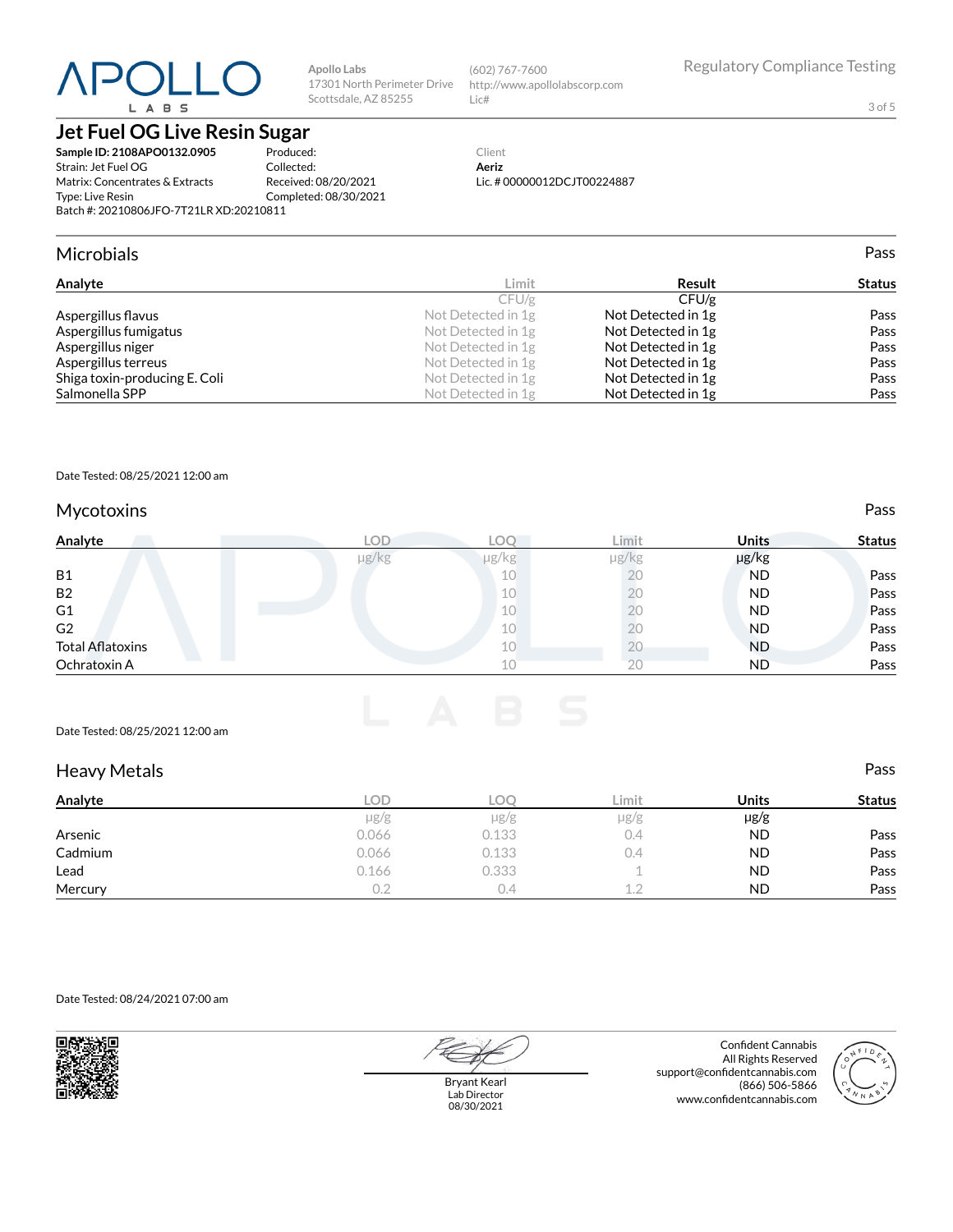# $P()$ L A B S

**Apollo Labs** 17301 North Perimeter Drive Scottsdale, AZ 85255

(602) 767-7600 http://www.apollolabscorp.com Lic#

4 of 5

#### **Jet Fuel OG Live Resin Sugar**

**Sample ID: 2108APO0132.0905** Strain: Jet Fuel OG Matrix: Concentrates & Extracts Type: Live Resin Batch #: 20210806JFO-7T21LR XD:20210811

Produced: Collected: Received: 08/20/2021 Completed: 08/30/2021

#### Client **Aeriz** Lic. # 00000012DCJT00224887

#### Residual Solvents

| $\mu$ g/g<br>381<br>154<br>$\mathbf 1$<br>1914<br>24<br>231<br>1910<br>1907 | $\mu$ g/g<br>1000<br>410<br>$\overline{2}$<br>5000<br>60<br>600<br>5000 | $\mu$ g/g<br>ND.<br>ND.<br>ND.<br><b>ND</b><br><b>ND</b><br>ND.<br><b>ND</b> | Pass                                         |
|-----------------------------------------------------------------------------|-------------------------------------------------------------------------|------------------------------------------------------------------------------|----------------------------------------------|
|                                                                             |                                                                         |                                                                              | Pass<br>Pass<br>Pass<br>Pass<br>Pass<br>Pass |
|                                                                             |                                                                         |                                                                              |                                              |
|                                                                             |                                                                         |                                                                              |                                              |
|                                                                             |                                                                         |                                                                              |                                              |
|                                                                             |                                                                         |                                                                              |                                              |
|                                                                             |                                                                         |                                                                              |                                              |
|                                                                             |                                                                         |                                                                              |                                              |
|                                                                             |                                                                         |                                                                              | Pass                                         |
|                                                                             | 5000                                                                    | ND.                                                                          | Pass                                         |
| 1901                                                                        | 5000                                                                    | <b>ND</b>                                                                    | Pass                                         |
| 1892                                                                        | 5000                                                                    | ND.                                                                          | Pass                                         |
| 115                                                                         | 290                                                                     | ND.                                                                          | Pass                                         |
| 1915                                                                        | 5000                                                                    | ND.                                                                          | Pass                                         |
| 1908                                                                        | 5000                                                                    | ND.                                                                          | Pass                                         |
| 1141                                                                        | 3000                                                                    | ND.                                                                          | Pass                                         |
| 1923                                                                        | 5000                                                                    | ND.                                                                          | Pass                                         |
| 1907                                                                        | 5000                                                                    | <b>ND</b>                                                                    | Pass                                         |
| 343                                                                         | 890                                                                     | ND.                                                                          | Pass                                         |
| 841                                                                         | 2170                                                                    | ND.                                                                          | Pass                                         |
|                                                                             |                                                                         |                                                                              |                                              |

Date Tested: 08/30/2021 12:00 am



Bryant Kearl Lab Director 08/30/2021

Confident Cannabis All Rights Reserved support@confidentcannabis.com (866) 506-5866 www.confidentcannabis.com